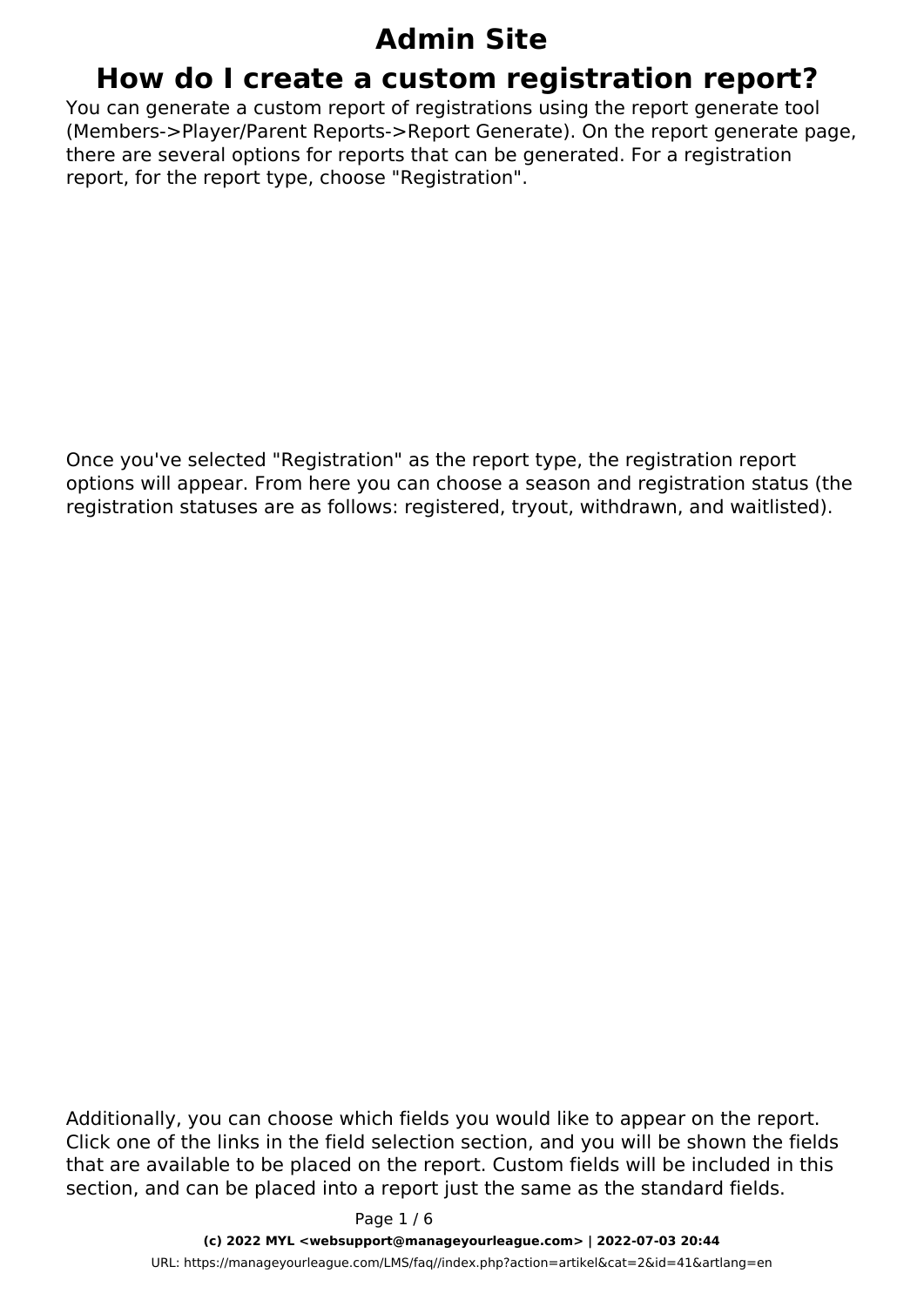Page 2 / 6 **(c) 2022 MYL <websupport@manageyourleague.com> | 2022-07-03 20:44** URL: https://manageyourleague.com/LMS/faq//index.php?action=artikel&cat=2&id=41&artlang=en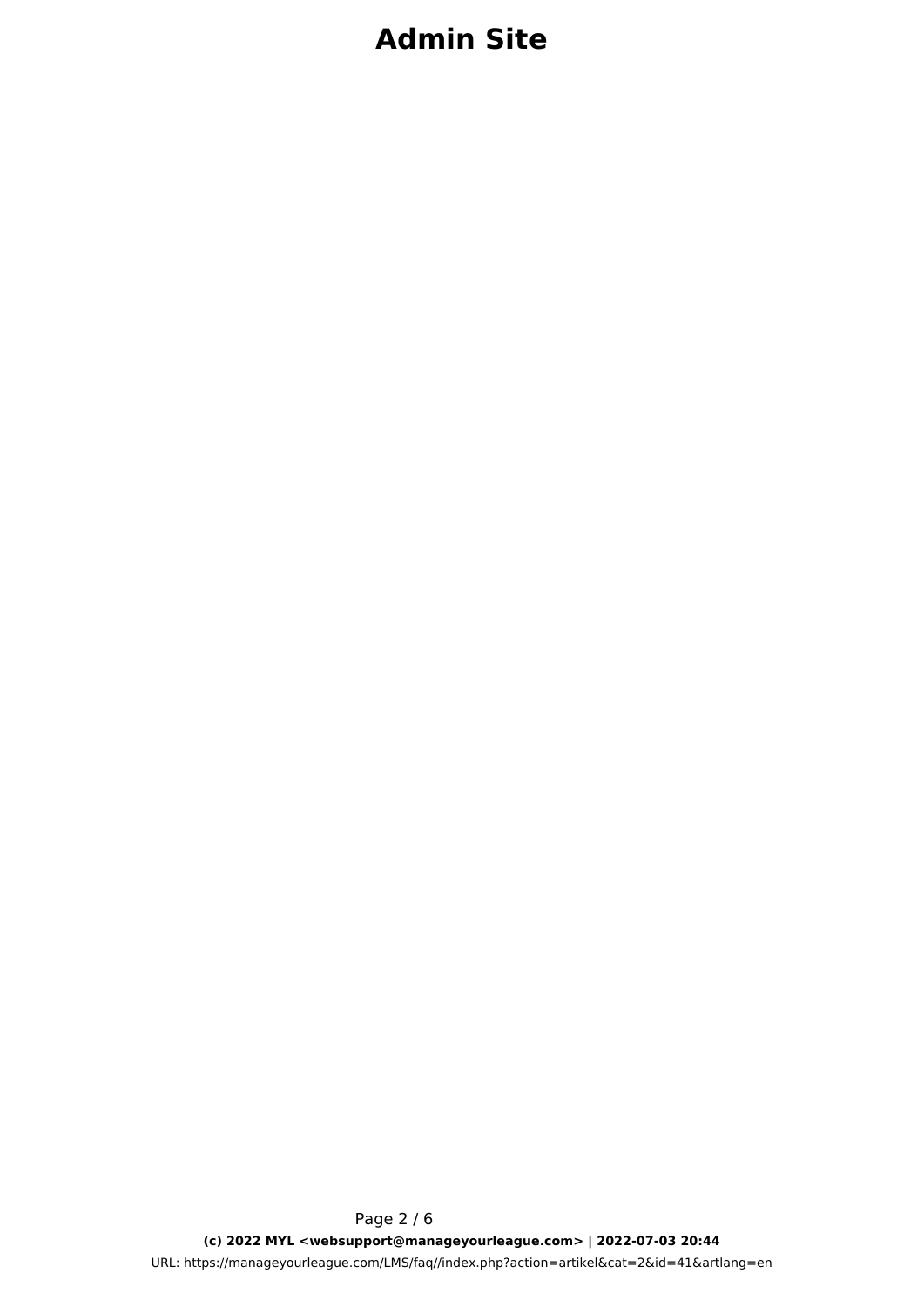Page 3 / 6 **(c) 2022 MYL <websupport@manageyourleague.com> | 2022-07-03 20:44** [URL: https://manageyourleague.com/LMS/faq//index.php?action=artikel&cat=2&id=41&artlang=en](https://manageyourleague.com/LMS/faq//index.php?action=artikel&cat=2&id=41&artlang=en)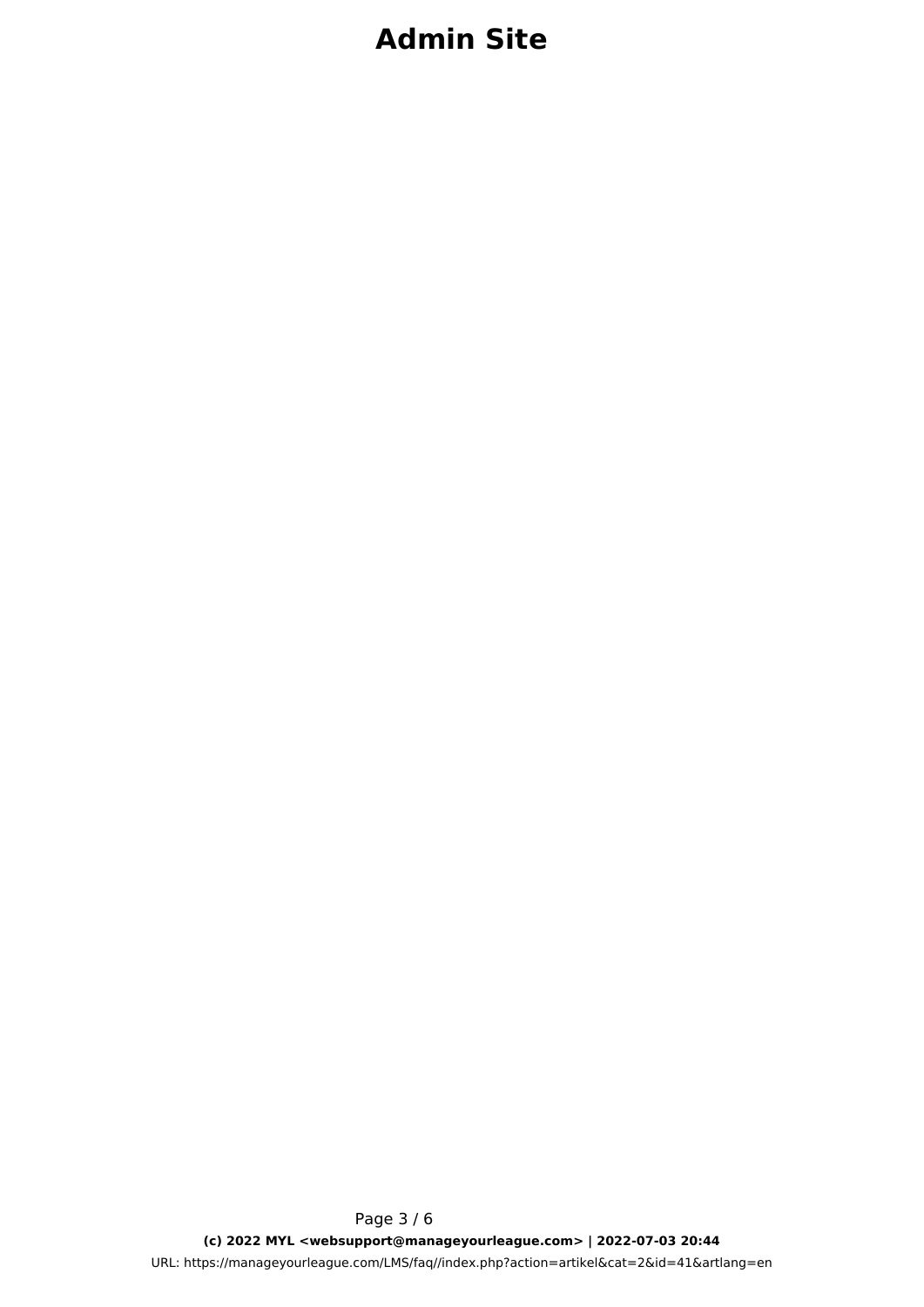Once you've clicked "Generate Report", you will be brought to a page with buttons reading "Export to .csv" and "View Report". Clicking one of these will allow you to export your report as a csv file or view the report within the web page, respectively.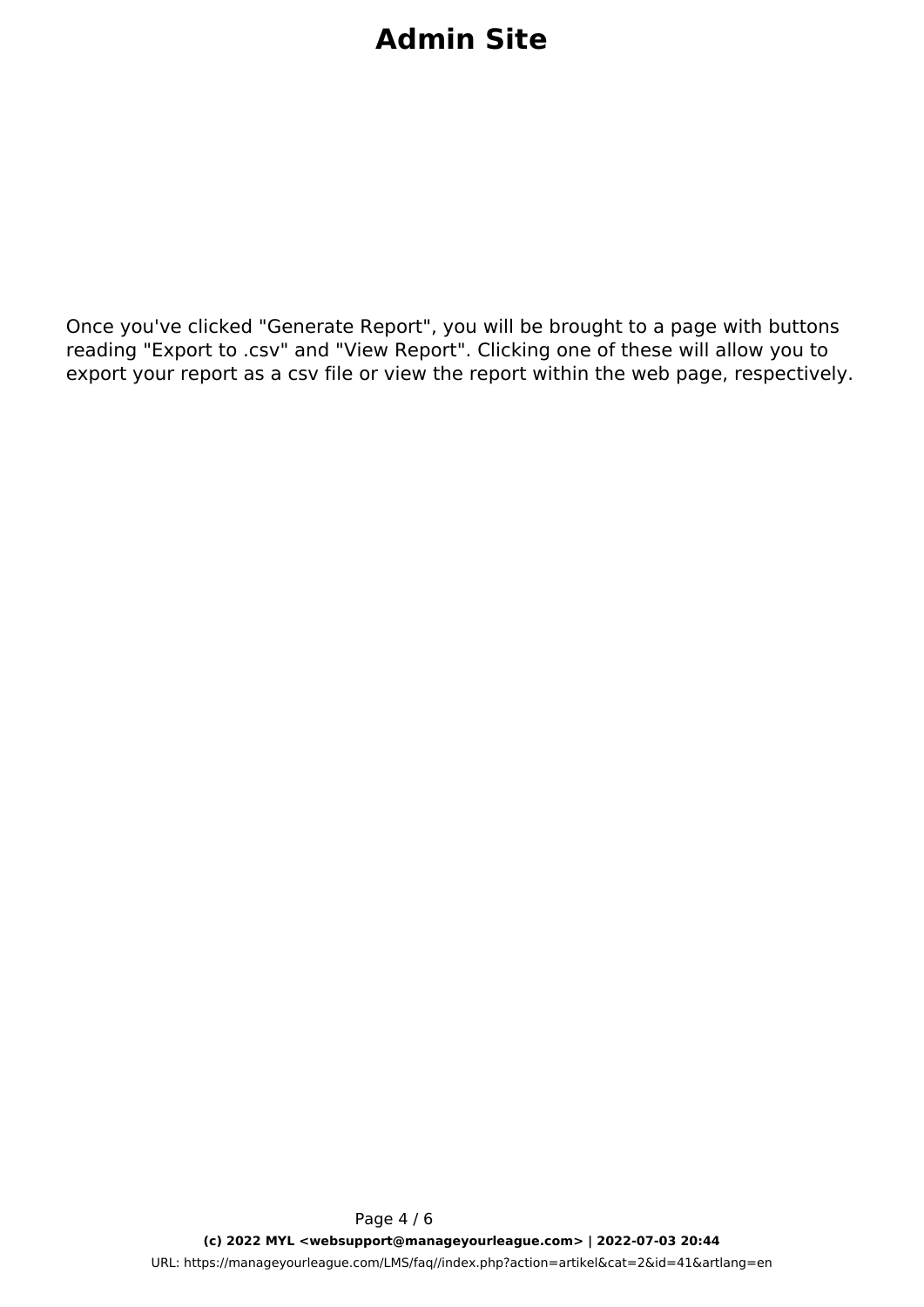Page 5 / 6 **(c) 2022 MYL <websupport@manageyourleague.com> | 2022-07-03 20:44** [URL: https://manageyourleague.com/LMS/faq//index.php?action=artikel&cat=2&id=41&artlang=en](https://manageyourleague.com/LMS/faq//index.php?action=artikel&cat=2&id=41&artlang=en)